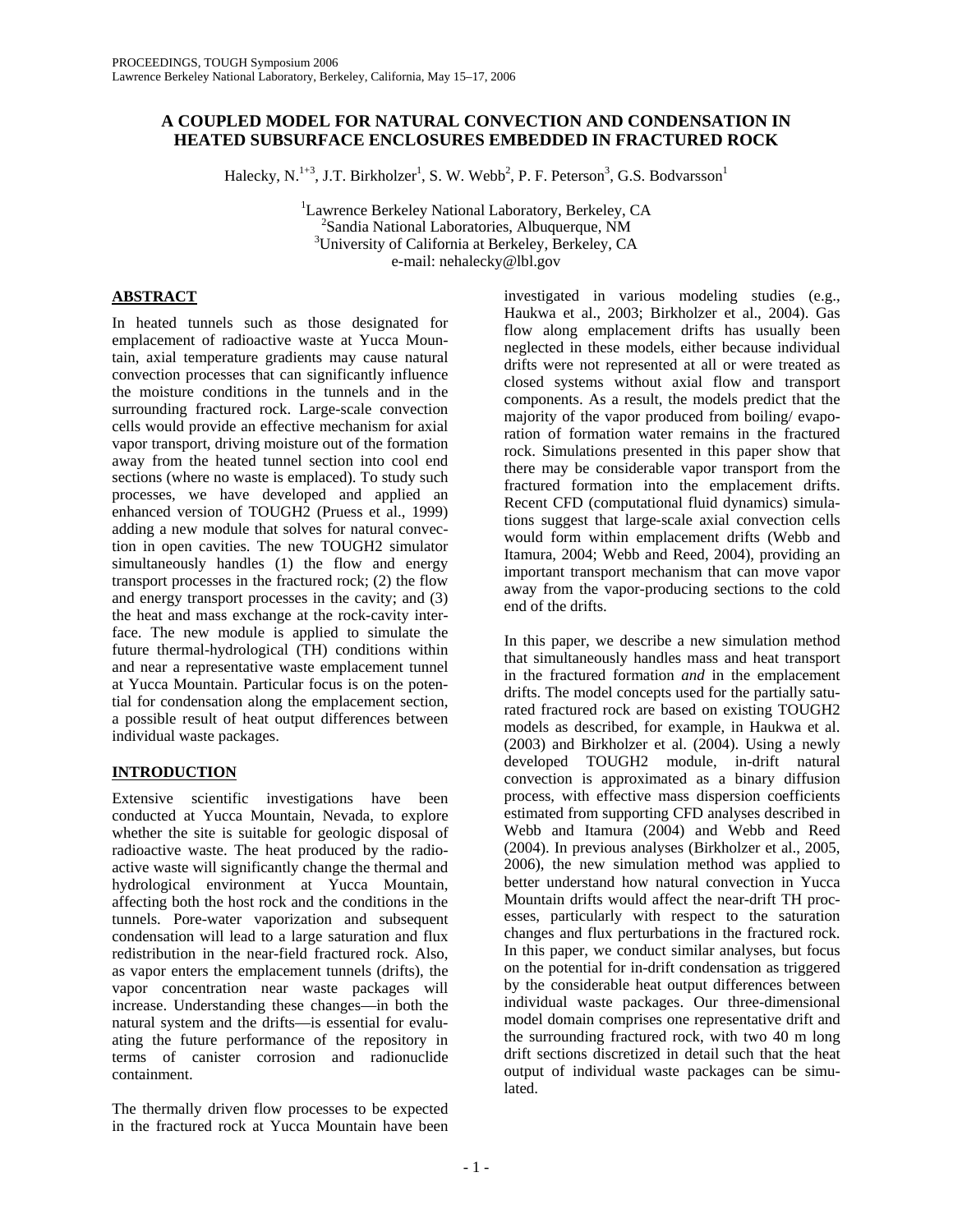### **BASIC TH PROCESSES**

At Yucca Mountain, the heat emanating from the waste packages (horizontally emplaced cylindrical canisters about 5 m long, with a small gap in between them) will be effectively transferred to the drift walls, mostly via thermal radiation. At early stages after emplacement, temperatures in the partially saturated formation near the drifts will heat up to above-boiling conditions. As a result, the initially mostly stagnant pore water in the rock matrix will become mobile through boiling (see Figure 1a). Vaporization causes a pressure increase, which will drive the vapor away from the boiling region, both into more distant rock regions (where the vapor will condense and enhance liquid fluxes) as well as into the drifts. At later times, when temperatures decreases below boiling, the rock mass near the drifts will gradually rewet (Figure 1b).





*Figure 1. Schematic of expected TH processes along emplacement drift with individual waste packages (modified from Webb and Reed, 2004).* 

Vapor entering the emplacement drifts from the fractured porous rock is subject to effective radial and axial mixing transport as a result of natural convection processes. Axial mixing can reduce the overall moisture content in heated drift sections because of the presence of the unheated drift ends (turnouts). Principles of thermodynamics suggest that the maximum amount of vapor that can be present in air decreases with declining temperature. Thus, the warm vapor-rich gases moving from heated drift sections toward the drift turnouts—caused by natural convection processes—will be depleted of most of their vapor content through condensation on cooler rock surfaces. This will cause a local pressure sink, which may further the axial gas transport. (Note that the condensate will drain away from the repository into underlying rock units.) At the same time, vaporpoor gas will circulate towards the emplacement sections of the drifts, thereby reducing the moisture content in these areas (Birkholzer et al., 2005, 2006).

While most of the condensation is expected to occur in the unheated drift turnouts, temperature variation between individual waste packages may also cause local condensation along the heated drift section (Figure 1b). The potential for and the magnitude of local condensation depends on the average moisture content in the heated drifts in conjunction with local temperature and relative humidity variability.

# **MODELING APPROACH**

#### **Modeling Framework for Fractured Rock Mass**

The modeling framework for simulating the TH conditions in the near-field fractured rock is adopted from existing TH models for Yucca Mountain (e.g., Haukwa et al., 2003; Birkholzer et al., 2004). The TOUGH2-EOS4 simulator (Pruess et al., 1999) accounts for convective and diffusive movement of gaseous and liquid phases of components water and air (under pressure, viscous, capillary, and gravity forces); transport of latent and sensible heat; phase transition between liquid and vapor; and vapor pressure lowering. The fractured rock is described using a dual permeability concept, assuming two separate but interacting continua that superpose with each other in space. One continuum describes flow and transport in the fractures; the other describes flow and transport in the rock matrix.

#### **Modeling Framework for Emplacement Drifts**

In principle, the mass and heat transport processes occurring in an open drift could be modeled with a CFD simulator that would solve the mass, momentum, and energy conservation equations, including their turbulent contributions (e.g., Webb and Itamura, 2004; Webb and Reed, 2004). However, solving the turbulent velocity fields expected in heated drift sections would require fine spatial and temporal resolution. Not only would this result in highly timeconsuming simulation runs, but would also necessitate complex coupling approaches, because of the large discretization disparities between the drift and the fractured rock.

For the purpose of this study, we follow the methodology described in Webb and Itamura (2004), and assume that the axial transport of vapor and air can be simplified as a binary diffusion process of the airvapor mixture, using effective mass dispersion coefficients calculated from complementary CFD flow field simulations. By approximating natural convection as a binary diffusion process, the in-drift heat and fluid flow processes can, in principle, be simulated with the standard methodologies applied for Darcy-type flow and transport (such as those implemented in TOUGH2), with the drift represented as a specific solution subdomain that requires certain code modifications and parameter specifications. A new drift simulation version of TOUGH2 was developed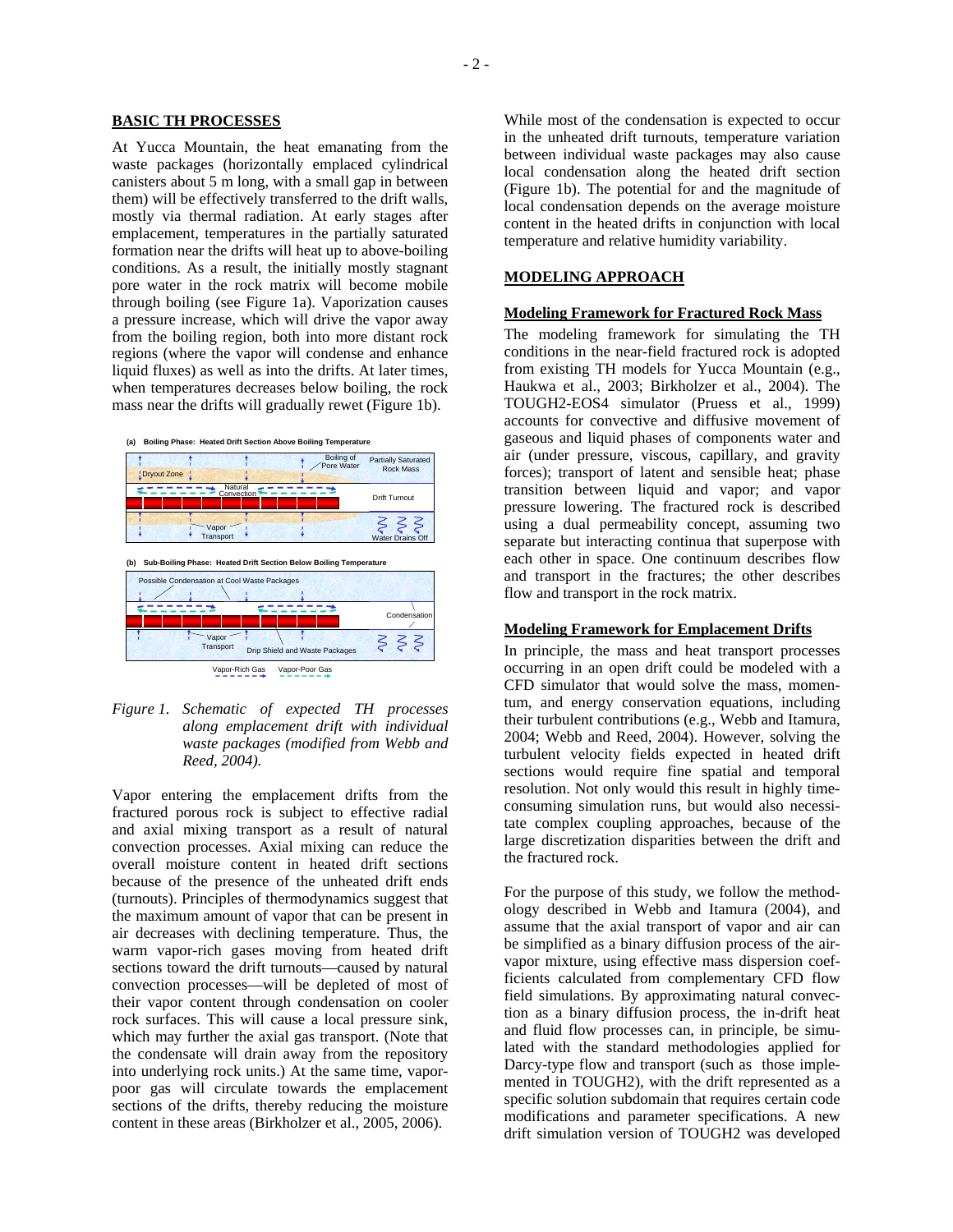that can solve simultaneously for heat and fluid flow within the drift and in the surrounding rock mass (Birkholzer et al., 2005, 2006). The following code modifications were made:

- Users may define natural-convection subdomains in which binary diffusion is calculated using predescribed values for the effective mass dispersion coefficients. For simplification, the coefficients are assumed to be identical in axial and radial direction.
- The heat and mass transfer between the gas flow in the natural-convection subdomain and the near-drift fractured rock is calculated from empirical boundary-layer correlations given in the literature. This transfer is affected by the presence of a surficial fluid boundary layer, where the motion of particles is retarded compared to the free stream velocity. Different correlation models have been implemented in the new TOUGH2 version. The correlations used in this study were derived for free convection in the annular space between horizontal eccentric cylinders, which roughly represents the geometry of an open drift with a drip shield/waste package assembly. See details in Webb and Reed (2004) and Birkholzer et al. (2005).
- The new TOUGH2 version allows for the definition of radiation-only connections, where all other heat and mass transport processes are eliminated. Users can define direct radiative connections between emitting (waste packages) and receiving surfaces (drift wall, invert) across open gas spaces that are finely discretized to allow for in-drift mass and heat transfer. Similar to the standard TOUGH2, radiation is described with the Stefan-Boltzmann equation (Pruess et al., 1999). A new preprocessing code was developed that calculates three-dimensional view factors for a detailed representation of radial and axial surface-to-surface radiation (see Figure 3).

### **Model Setup**

Three-dimensional simulations runs were performed for a simplified geometrical representation of an emplacement drift located in one of the southern panels of the repository. The model domain comprises the entire unsaturated zone, having the ground surface as the upper model boundary and the groundwater table as the lower model boundary. In axial drift direction (y-direction), symmetry allows for reducing the model to half of the drift length. Thus, the simulated drift comprises half of the typical emplacement section length (300 m), followed by a 80-m unheated section away from the symmetry axis. The total length of the model domain in y-direction is 520 m. Symmetry assumptions can also be used to reduce the model domain in the x-direction, perpendicular to the drift axis. The current repository design of parallel drifts can be represented as a series of

symmetrical, identical half-drift domains with vertical no-flow boundaries between them. Thus, the numerical mesh can be limited to a lateral width of 40.5 m, extending from the drift center to the midpoint between drifts.

The three-dimensional grid used in the simulations comprises about 14,000 finite volumes with about 50,000 connections. Figure 2 shows the grid in a vertical cross section orthogonal to the drift axis (xaxis). Focusing on in-drift and near-drift conditions, it is important to represent the drift and its vicinity with a refined discretization. Simplifications are necessary, on the other hand, to ensure that the simulation effort is not excessive. For example, the waste package, the drip shield, and the small air space between them are treated in our study as a lumped entity in the simulation runs with equivalent thermal properties (based on averaging the respective thermal properties of the waste package, drip shield, and air). Thus, the flow and transport processes occurring under the drip shield and in the gap between waste packages are neglected in this study.

As shown in Figure 3, the numerical grid comprises various vertical slices of varying thickness along the drift axis (y-axis), ranging from less than 5 m to about 80 m. Similar to BSC (2005), there are two finely gridded segments along the emplacement section of the drift—one near the drift center, the other at the end of the emplacement section—where the thickness of the vertical slices corresponds to the axial length of individual waste packages. Only in these segments is the strong heat output variability between waste packages taken into account; i.e., the potential for local condensation can be evaluated. Waste packages are arranged in sequence according to an idealized design option described in BSC (2003), with a cool waste package such as the "5 HLW" situated next to hotter waste packages such as the "21 PWR" or the "44 BWR" (Figure 3). For grid efficiency purposes, all other emplacement regions have the decay heat imposed as a uniform axial line load.

The thermal load of all waste packages is timedependent (Figure 4), exponentially decaying from an initial value that ranges between 0.2 kW (for the "5 HLW LONG") and 2.3 kW per meter drift length (for the "21 PWR"). For comparison: the initial value for an average thermal line load (TLL) is 1.45 kW/m. Note that a considerable amount of the decay heat is removed by forced drift ventilation during the first 50 years after emplacement (preclosure period). Similar to previous studies (e.g., Haukwa et al., 2003; Birkholzer et al., 2004), forced drift ventilation is not explicitly modeled in our simulation. Rather, the heat losses by forced drift ventilation are incorporated by reducing the effective heat output in the simulation to about 14% of its original value, based on design estimates (BSC, 2004).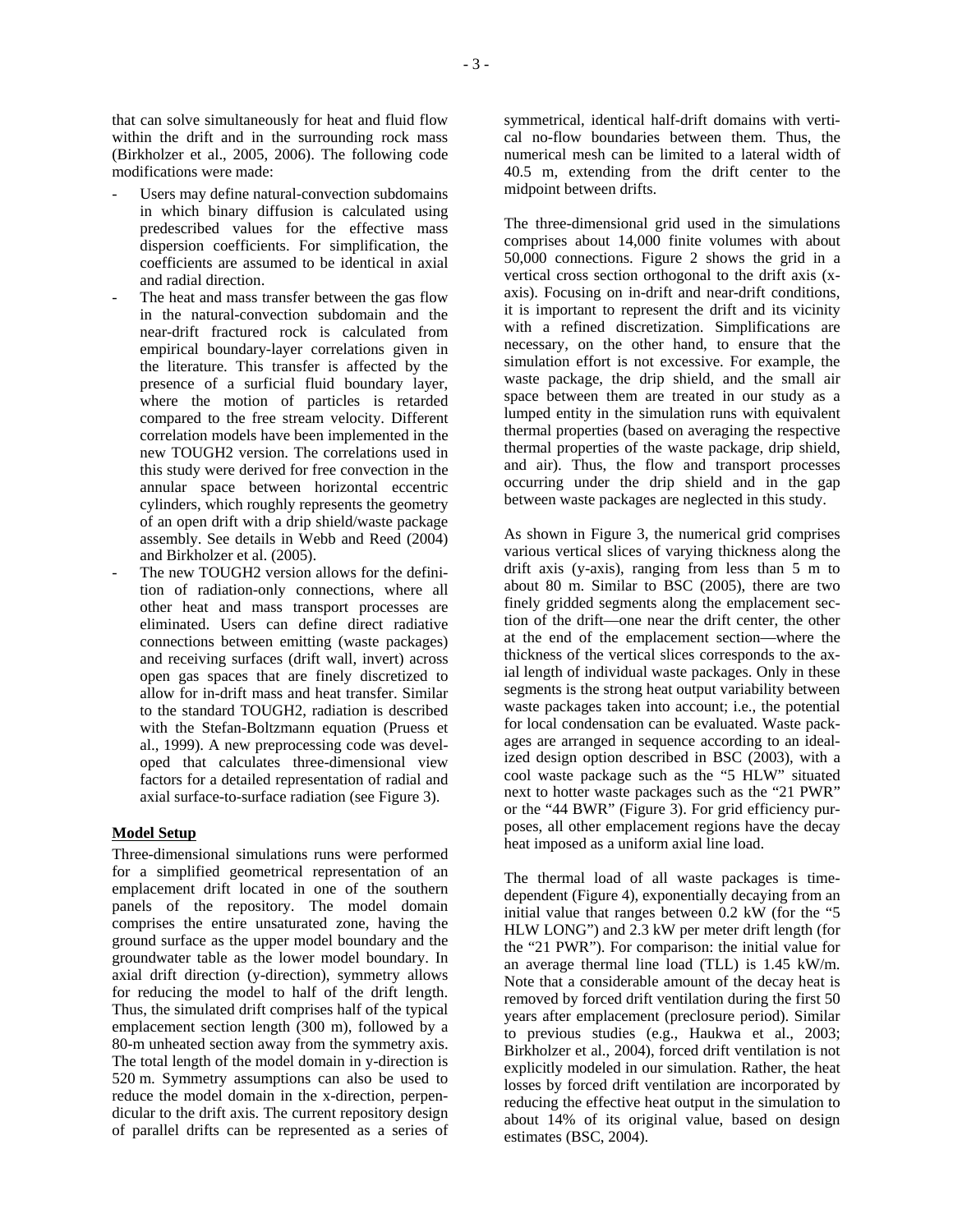

*Figure 2. Schematic showing geometry of 3D model domain (not to scale).* 





As pointed out before, natural convection is treated as a binary diffusion process in this study, with effective diffusion coefficients derived from CFD studies. There is, however, considerable uncertainty as to the magnitude of these coefficients. Two vastly differing sets of dispersion values were derived in Webb and Itamura (2004), representing first-order estimates for the possible range of natural convection conditions in Yucca Mountain drifts (see Table 1). To account for this uncertainty, we run two main simulation cases, one with strong convective mixing (Case 1), the second with moderate convective mixing (Case 2). All other material properties and the model boundary conditions are described elsewhere (e.g., Birkholzer et al., 2005), and shall not be repeated here.



*Figure 3. Schematic model geometry along emplacement drift. Red dots indicate location of vertical slices. Two segments are finely discretized to accompany individual waste packages. Notice the yellow and cyan "HLW" waste packages, which have the smallest decay heat.*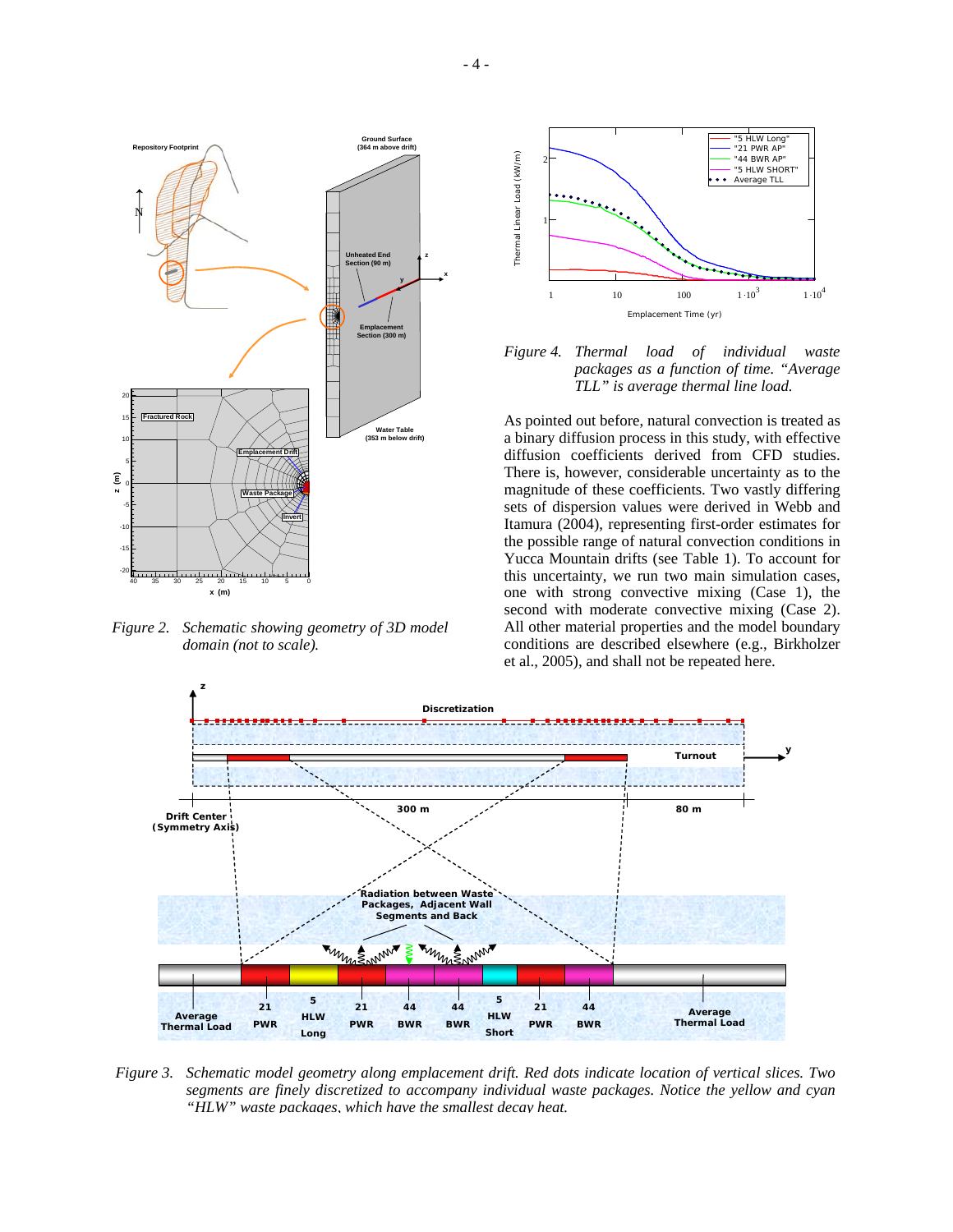| Cases/Time Period<br>(years)          | $300 - 600$ | $600 - 2000$ |
|---------------------------------------|-------------|--------------|
| Case 1: Strong<br>convective mixing   | 0.1         | 0.1          |
| Case 2: Moderate<br>convective mixing | 0.008       | 0.004        |

*Table 1: Mass dispersion coefficients (m<sup>2</sup> /s)* 

#### **MODEL RESULTS**

Our aim in this paper is to evaluate the potential of local condensation in drift segment containing comparably cool waste packages. Condensation can only occur when the local temperature drops below the boiling point of water. Previous experience with similar models has shown that this occurs between 600 and 1000 years after waste emplacement (Birkholzer et al., 2005, 2006). Therefore our model simulations were run until 2000 years after emplacement to ensure sub-boiling conditions occurred in every waste package. In lieu of the primary interest of the study, we will focus in our discussion on the TH conditions within the drifts, and refer to previous papers (Birkholzer et al., 2005, 2006) for a detailed analysis of the TH conditions in the near-field fractured rock mass.

First, let us examine the temperature response in the drift as a function of time. Figure 5 shows profiles along the drift crown, for Case 1 with strong convective mixing and Case 2 with moderate convective mixing. Note that in this figure, and all other profile plots to follow, the distance along the drift is measured from the center of the heated section of the drift, the symmetry boundary of the half-drift model. The heated section of the drift ends at 300 m (indicated by dashed vertical line), followed by the 80 m long unheated end section.

In both cases, the emplacement section of the drift heats up strongly to about  $140^{\circ}$ C at 100 years after waste emplacement. As discussed previously in section "Basic TH Processes", this temperature increase causes boiling of pore water in the adjacent rock mass combined with significant vapor transport into and along the heated drift. The temperature trend reverses at later stages, when the reduced heat output of the radioactive waste (see Figure 4) results in a gradual temperature decrease. At 500 years, for example, the in-drift temperatures have reduced to a few degrees centigrade above boiling along most of the heated section. At later times, between 500 and 1000 years, the entire heated section of the drift drops completely below the boiling temperature, creating the potential for water vapor to condense near the waste packages. However, all temperature profiles, even at 2000 years after emplacement, remain elevated from ambient temperature, and exhibit

moderate to strong temperature differences between the heated drift section and the unheated end (indicating that natural convection processes will still be relevant even at these later times).

We observe that the varying heat output of the individual waste packages causes strong temperature differences between neighboring drift crown segments. At 100 years, these differences are larger than 5°C near the "5 HLW Long" waste packages, which have the smallest thermal load, and a little less than 5°C near the "5 HLW Short" waste packages, which have the second-smallest thermal load (see Figures 3 and 4). Even at 1000 years, when the drift crown temperature has dropped below boiling, there exists a roughly 2°C difference between the "21 PWR AP" and the "5 HLW Long" waste packages for both simulation cases. With this temperature difference occurring over a short distance of 5 m, areas near the cool waste package might act as a "cold traps" for water vapor to condense.

Overall, the temperature differences between Case 1 and Case 2 are rather subtle, indicating that the transport of sensible and latent heat with the gas flow in the drift is not overly important for the in-drift temperature distribution. The temperatures for the case with strong convective mixing are slightly lower in the heated section and slightly higher in the end section of the drift, a result of the more effective convective heat transport in axial direction.



*Figure 5. Temperature along drift crown for Case 1 (solid lines) and Case 2 (dashed lines)*

In Figure 6, we evaluate the temporal evolution of vapor concentration (calculated as mass fraction of vapor in the gas phase) along the drifts for the two simulation cases. As mentioned before, Case 2 differs from Case 1 in that the convective mixing between vapor-rich heated section and the vapor-poor end section of the drift is less effective. As a result, the amount of vapor in the emplacement section is much higher in Case 2 at all times, with maximum vapor concentrations of about 0.9 at 100 years. In Case 1 the vapor mass fraction in the gas phase is never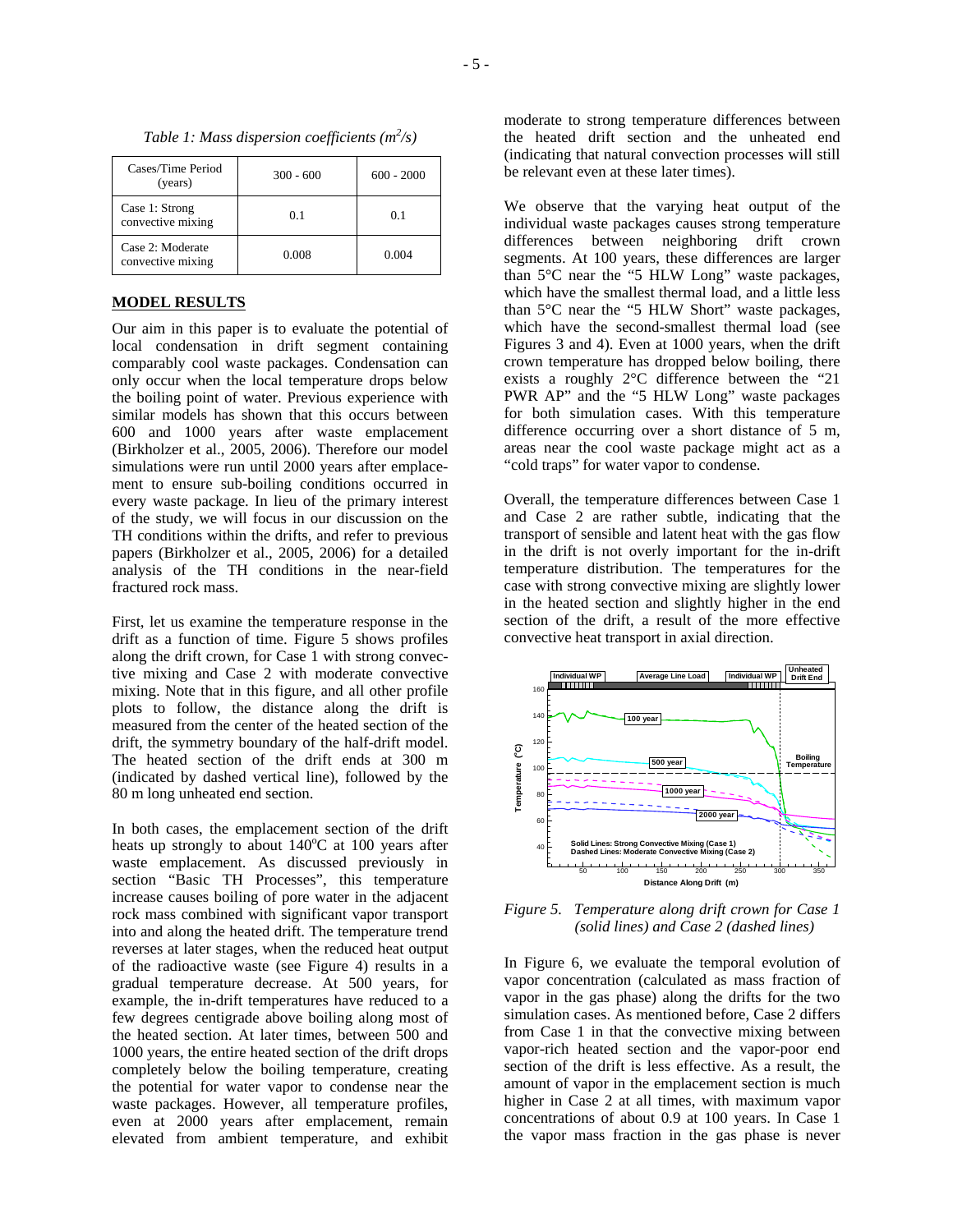between neighboring waste packages observed in Figure 5, the gas in the open drift appears well mixed enough, in both cases, to allow for smooth vapor concentration profiles along the drift length.



*Figure 6. Vapor Mass Fraction along drift crown for (a) Case 1 and (b) Case 2.*

Condensation of water vapor occurs when the gas reaches specific thermodynamic conditions, namely a pressure and temperature state, where it is unable to contain any more water in the gas phase. The relative humidity, a ratio of the actual vapor pressure to the saturated vapor pressure, is an indicator of when these conditions for condensation exist. When the relative humidity of a gas is at 100%, any additional water vapor introduced must condense to liquid. To understand these effects on the in-drift environment in more detail, we compare the relative humidity of the gas at the drift crown along the length of the drift for both the strong and moderate convective mixing cases, as shown in Figure 7.

Independent of the simulation case, all relative humidity profiles exhibit relative humidities of 100% in the unheated end sections, indicating that condensation of water vapor will occur there. In the heated section, on the other hand, relative humidity is mostly lower than 100%, except for local peaks, and is generally smaller for Case 1 compared to Case 2, a result of the more intense convective mixing between vapor-poor and vapor-rich drift sections. In fact, we observe that the relative humidity in Case 1 never reaches 100% over the entire heated length of the drift, making it impossible for local condensation to occur in this scenario. For Case 2, on the other hand, the relative humidity is near or reaches 100% at the

cooler "5 HLW Long" and "5 HLW Short" waste packages at both 1000 and 2000 years after emplacement. Note that the local peaks in relative humidity are not a result of vapor concentration differences (which are minor according to Figure 6), but are mostly caused by the local temperature drops near the cooler waste packages.



*Figure 7. Relative humidity along drift crown for (a) Case 1 and (b) Case 2.* 

We now analyze the magnitude and evolution of condensation in the drifts. We do this by plotting the amount of liquid water that leaves the drift at the bottom and drains out into the permeable fracture network. Because there is no seepage of liquid water from the formation into the drift because of capillary forces, any water leaving the drift must be condensate that has entered in the form of vapor. We start by integrating the liquid fluxes draining out of the unheated end section of the drifts and plotting them as a function of time in Figure 8. To allow for a direct comparison, the integrated liquid fluxes leaving the drift are given as relative values, divided by the total flux arriving over the footprint of the heated drift section from ambient percolation. A relative vapor flux of one, for example, means that the vapor mass migrating from the formation into the drift is identical to the liquid mass arriving via percolation.

We can observe that for Case 1, the initial condensate flux leaving at the unheated drift end is about 10 times the percolation flux arriving over the drift footprint. This large amount of condensate stems from vaporization of resident pore water in the surrounding rock. At later times, when temperatures have returned below the boiling point, pore water evaporation is less significant. The flux reduces to relative values around 1, nearly the same as the arriving percolation flux. The sharp decline of the liquid flux around year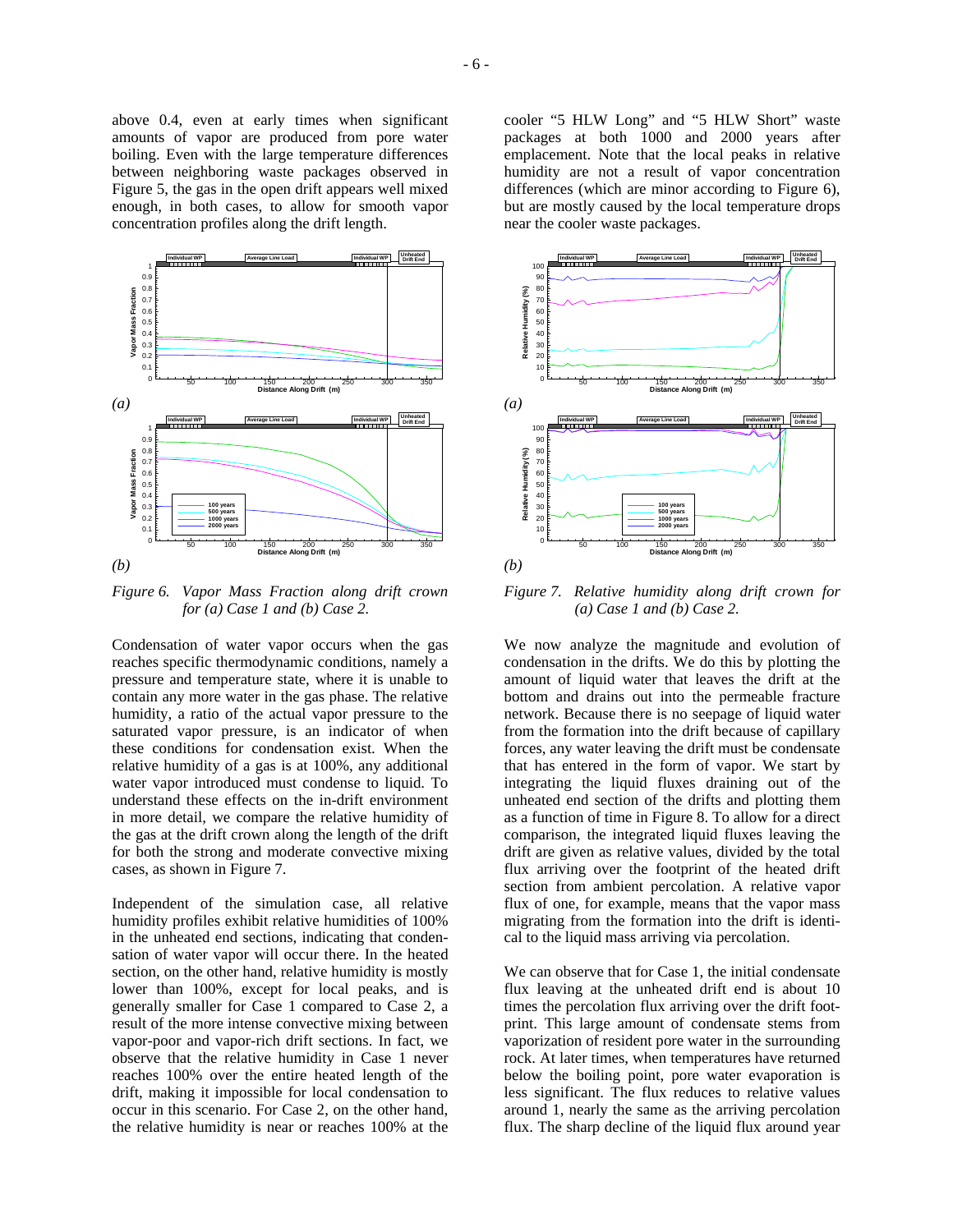600 for both cases is caused by increased infiltration at Yucca Mountain, a result of an assumed climate change to monsoon conditions. Note that in the moderate convective mixing case (Case 2), the relative liquid fluxes are much smaller than what we observe in the strong convective mixing case. Initially being around 5 times the ambient percolation flux, the condensate liquid flux is less than 10% of the ambient percolation at year 2000. Because natural convection is less effective in Case 2, the amount of vapor transported along the drift is reduced compared to Case 1, and less condensate is thus deposited in the drift end section.



*Figure 8. Relative liquid flux leaving unheated end section of the drift for both cases.* 

In Figure 9, we conduct a similar evaluation of condensate flux out of the drift bottom, but this time for specific segments along the emplacement section of the drift. Like in Figure 8, fluxes are given relative to the percolation flux arriving over the footprint of the drift. Because of the vicinity to the waste packages, the existence of water in these segments is a concern to the performance of the repository. In Case 2, condensation occurs in the drift segments containing the "5 HLW Long" and "5 HLW Short" waste packages at both center and end drift locations. The maximum fluxes achieved are only 1-2% of the incoming percolation flux, indicating that almost all of the water vapor condenses in the unheated drift ends. In Case 1, liquid flux from condensate is never observed at any time in any segment of the heated drift. This was already evident from Figure 6, since relative humidity never reaches 100%. The strong convective mixing in Case 1 moves water vapor to the drift end effectively enough to never allow for condensation.

Figure 9 indicates that local condensation is a transient process that differs between center and end sections of the drift. Condensation is first observed in the cool waste packages at the drift end (starting at 600 years) where the temperatures are generally lower and below-boiling conditions exist sooner than in the center. At later times, the drift center temperatures also cool to below boiling, resulting in condensation there (starting at 900 years). The magnitude of local condensation reaches a maximum and then

decreases slowly with time. Condensation eventually ceases in all cases except for the coolest "5 HLW Long" waste package in the drift center, where condensate liquid flux is still ongoing at the end of the simulation period. There are two reasons for the transient decline in the condensate liquid fluxes: (1) With less heat emanating from the waste packages, the temperature difference between hot and cold waste package segments becomes smaller. (2) With the system slowly cooling (and less evaporation of pore water occurring), less moisture is transported from the formation into and along the drifts. Overall, the period of condensation for the drift-end waste packages is earlier and less extended than for the drift-center waste packages. Note that in both locations, center or end, the magnitude of the fluxes from the "5 HLW Long" segments is larger than what is observed from the "5 HLW Short" segments. The difference here is not overall location of the waste packages along the drift but rather the smaller decay heat output from the "5 HLW Long" waste package and the resulting lower temperature at the drift wall.



*Figure 9. Evolution of relative liquid flux from waste package segments for Case 2.* 

Notice the initially steep increase in condensate liquid flux for the drift-end waste packages at about 600 years. Two significant changes are introduced into the simulation at this time, both of which could contribute to trigger sudden condensation: (1) an increased infiltration flux representing future climate changes and (2) an instantaneous decrease in the vapor mass dispersion coefficient for Case 2 as given in Table 1. An increase in infiltration provides more moisture in the near-drift formation, which would then increase the amount of vapor transfer into the drift. A decrease in the effective mass dispersion coefficients results in less effective axial exchange between vapor-rich and vapor-poor regions, causing an overall increase in moisture along the heat drift sections. Apparently, with these changes in the thermodynamic conditions, the moist air reaches saturation in the vicinity of the cooler waste packages, resulting in relatively sudden condensation.

## **SUMMARY AND CONCLUSIONS**

We have conducted a numerical study to evaluate how the vapor transport caused by natural convection in emplacement drifts at Yucca Mountain will affect